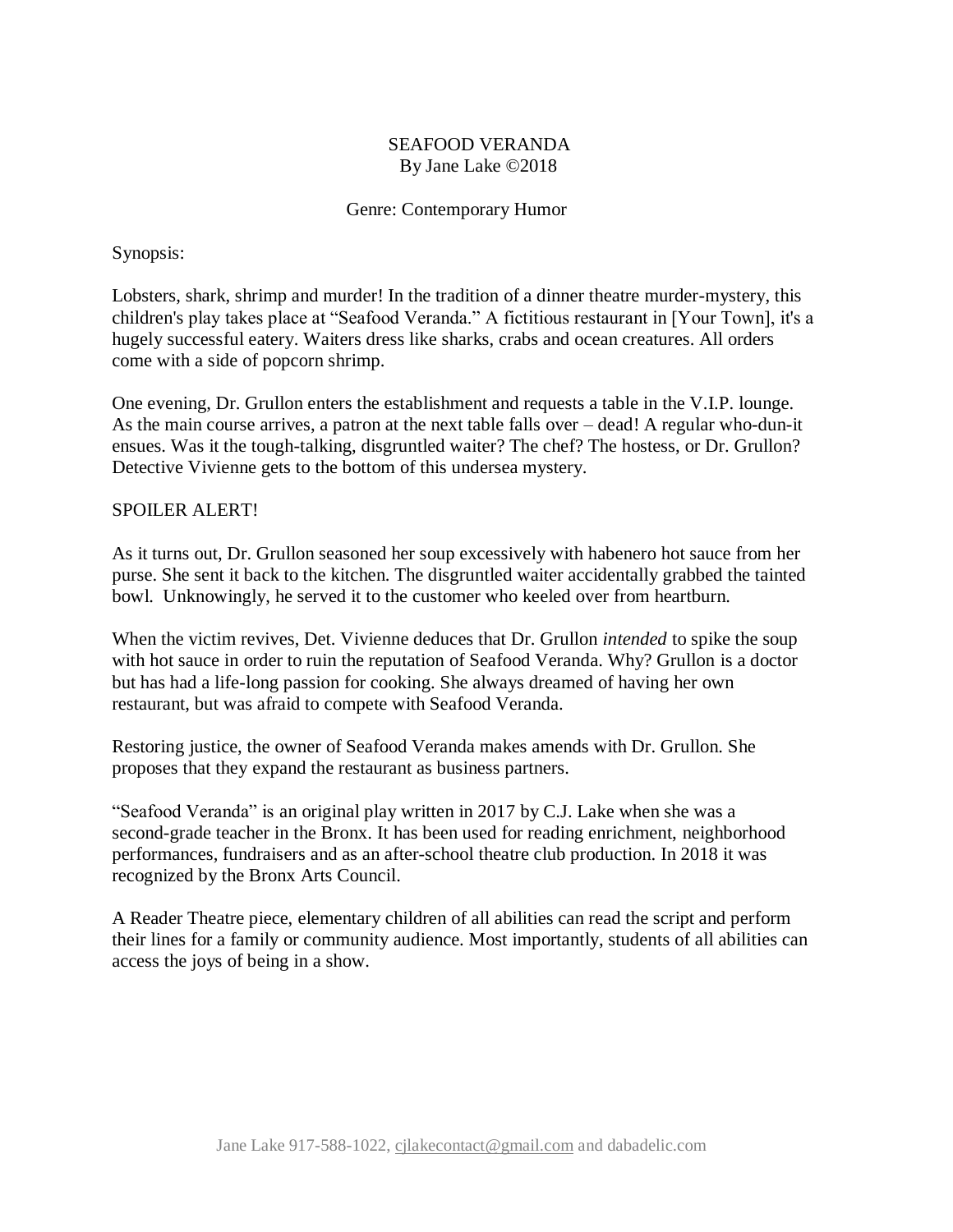## SEAFOOD VERANDA

Category: One-Act Play

Running time: 20 minutes

Length: 9 pages

Cast List: 8 speaking roles; 1 audience member

Flexible to 10 or more.

All can be M/F

Audience participation

# CAST

Restaurant Owner **Hostess** Chef Assistant Chef Waiter #1 ("Party Shark") Waiter #2 (Pirate) Customer #1 (V.I.P.) Customer #2 (Audience Member) Detective Vivienne

SETTING: A restaurant in [your town]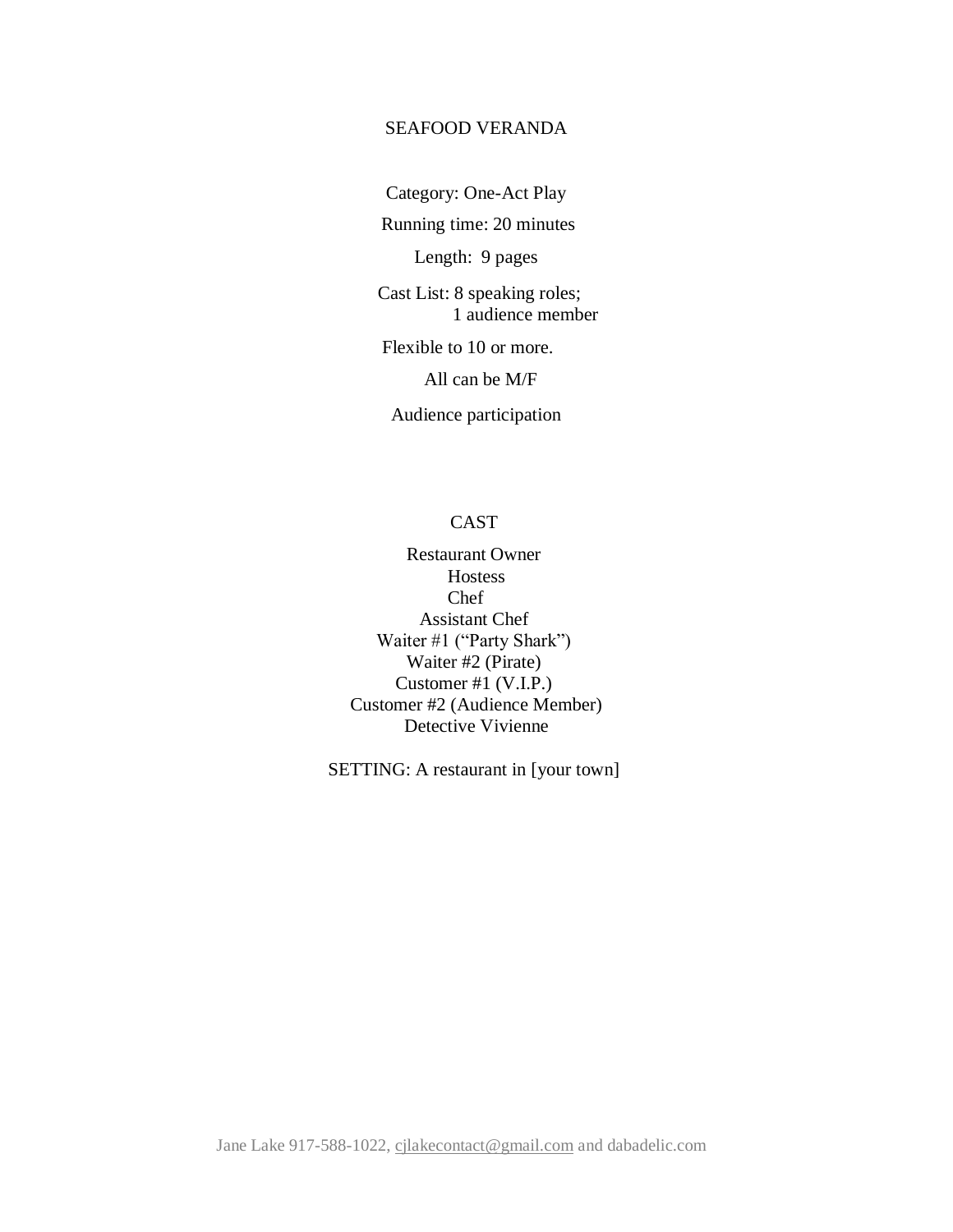# **SEAFOOD VERANDA – MYSTERY DINNER THEATRE INT.**

#### **RESTAURANT ENTRANCE**

## PARTY SHARK

Hey Everybody! Welcome to Seafood Veranda. I'm Nicky the Party Shark. I'm the waiter who will take your order tonight. Look – a customer!

RESTAURANT OWNER and HOSTESS are at the door. CUSTOMER #1 enters.

RESTAURANT OWNER Good evening. Are you here for dinner?

CUSTOMER #1 Yes I am. I would like a table in the V.I.P. Lounge.

> **HOSTESS** Do you have a reservation?

CUSTOMER #1 Grullon. Doctor Grullon. Ph.D.

> **HOSTESS** Let me check the list.

> > CUSTOMER #1 Right there.

#### **HOSTESS** Where?

RESTAURANT OWNER She's on the list. Take Dr. Grullon to the V.I.P lounge.

> **HOSTESS** Right this way.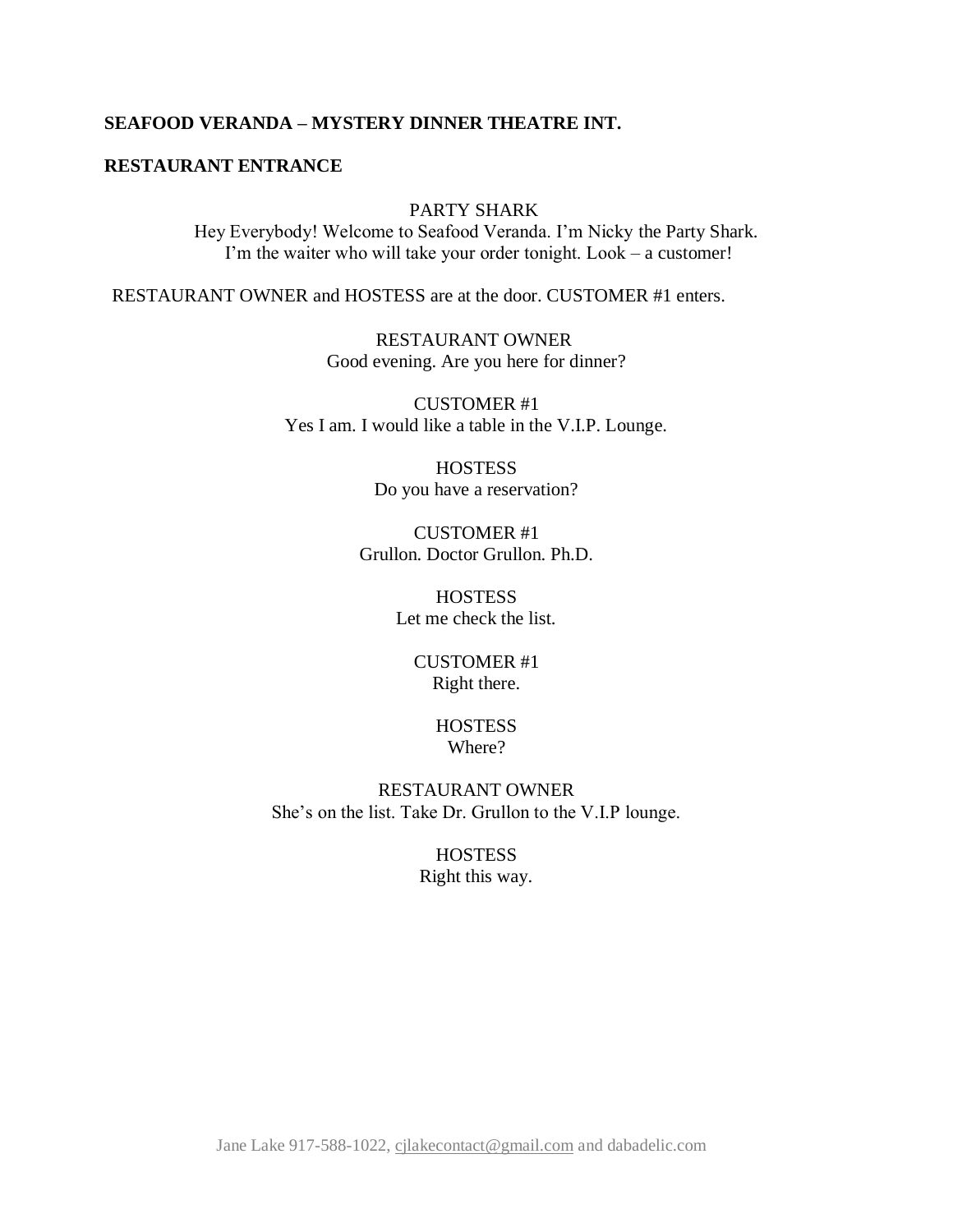#### **INT. VIP LOUNGE**

HOSTESS takes Customer #1 to the V.I.P. table. Glow-sticks, party favors and a bowl of grapes are on the table.

PARTY SHARK arrives and places a bowl of shrimp on the table.

# PARTY SHARK Hello. I'm the party shark here at Seafood Veranda, where everything comes with a side of popcorn shrimp. Can I take your order?

CUSTOMER #1 I'll have the soup, bread and apple juice please.

#### PARTY SHARK And shrimp!

# CUSTOMER #1 Yes, shrimp.

# PARTY SHARK Coming right up.

**INT. KITCHEN** PARTY SHARK goes to the kitchen. CHEF and ASSISTANT CHEF are cooking soup.

# PARTY SHARK One order of soup, bread and apple juice.

CHEF Don't forget the shrimp.

#### ASSISTANT CHEF At Seafood Veranda everything comes with a side of popcorn shrimp!

CHEF hands PARTY SHARK a tray of food.

# **CHEF**

#### Here you are.

PARTY SHARK takes the tray.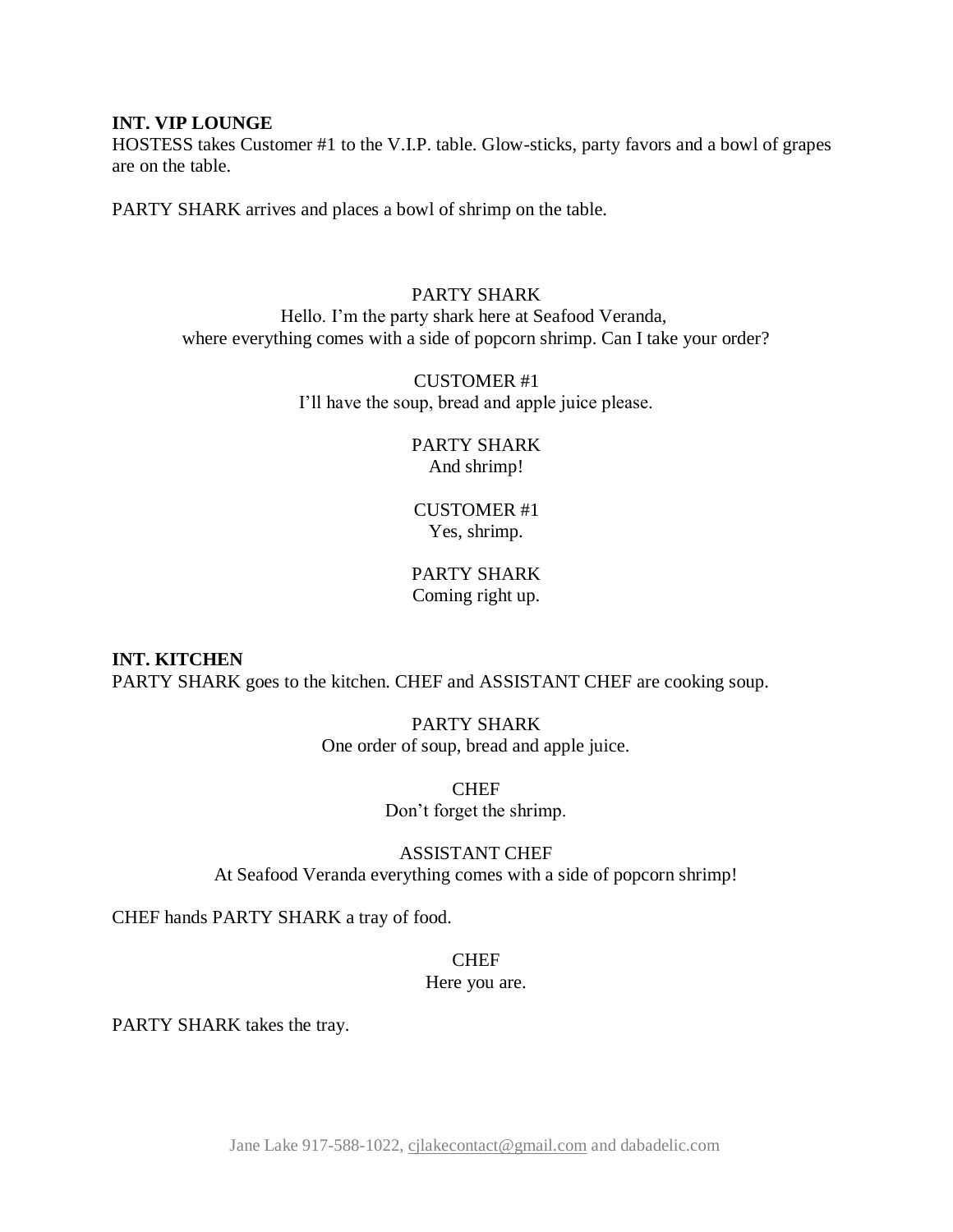#### **INT. VIP LOUNGE**

PARTY SHARK delivers the order to CUSTOMER #1 at the V.I.P table.

CUSTOMER #1 slurps the soup then spits it out. She adds SALT.

CUSTOMER #1 takes a bottle from her purse and puts it in the soup.

CUSTOMER #1 waves to PARTY SHARK. She complains that the soup tastes bad.

PARTY SHARK returns the bowl of soup to the kitchen and puts it on the counter.

**INT. RESTAURANT ENTRANCE** RESTAURANT OWNER and HOSTESS are at the door. CUSTOMER #2 enters.

> RESTAURANT OWNER Welcome to Seafood Veranda. Do you have a reservation?

CUSTOMER #2 (Parent) No, but I would like to sit down for dinner.

**HOSTESS** Ok, we have a table in the family section. Right this way.

HOSTESS seats CUSTOMER #2 at a table.

WAITER #2 Hello, may I take your order?

CUSTOMER #2 What do you have on special?

> WAITER #2 Soup. And shrimp.

CUSTOMER #2 I'll just have the soup.

WAITER #2 You have to have popcorn shrimp.

WAITER #2 points to a sign: "SEAFOOD VERANDA. Where everything comes with a side of popcorn shrimp."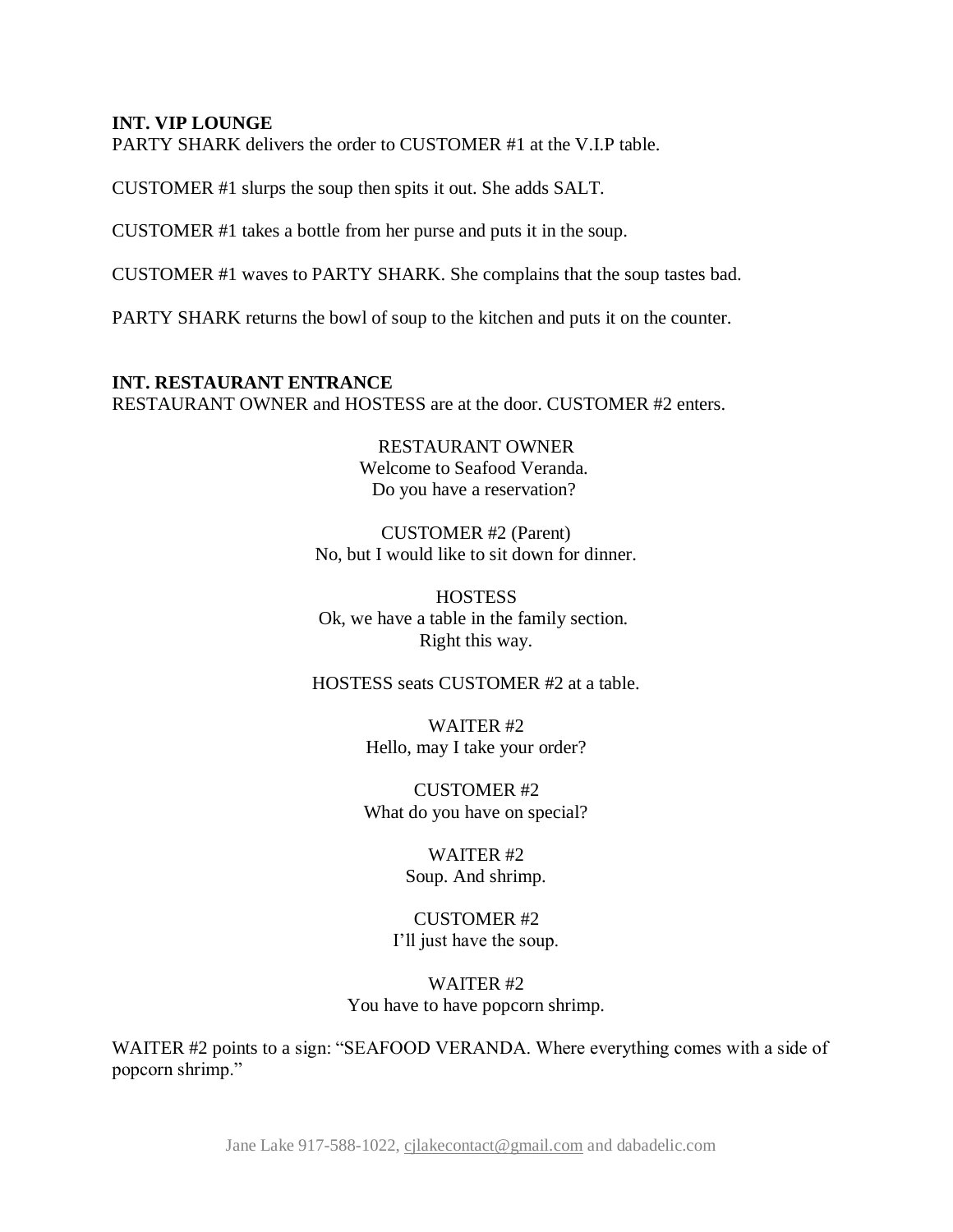## CUSTOMER #2 But I don't like shrimp.

WAITER #2 Takes the menu.

# WAITER #2 Too bad.

**INT. KITCHEN** WAITER #2 enters the kitchen.

# WAITER #2 (Yells.) Order of soup!

# CHEF AND ASSISTANT CHEF (Yells) And a side of popcorn shrimp!

ASSISTANT CHEF puts the wrong bowl of soup on the tray.

WAITER #2 takes the tray of food and exits.

### **INT. FAMILY TABLE**

WAITER #2 delivers the food to CUSTOMER #2 at the family table.

CUSTOMER #2 takes a sip of soup and dies.

# EVERYONE Gasp!

# RESTAURANT OWNER, HOSTESS, CHEF, ASSISTANT CHEF rush to the table.

PARTY SHARK Oh my goodness! This customer just fell asleep.

# WAITER #2 No he didn't. He's dead.

RESTAURANT OWNER That's impossible!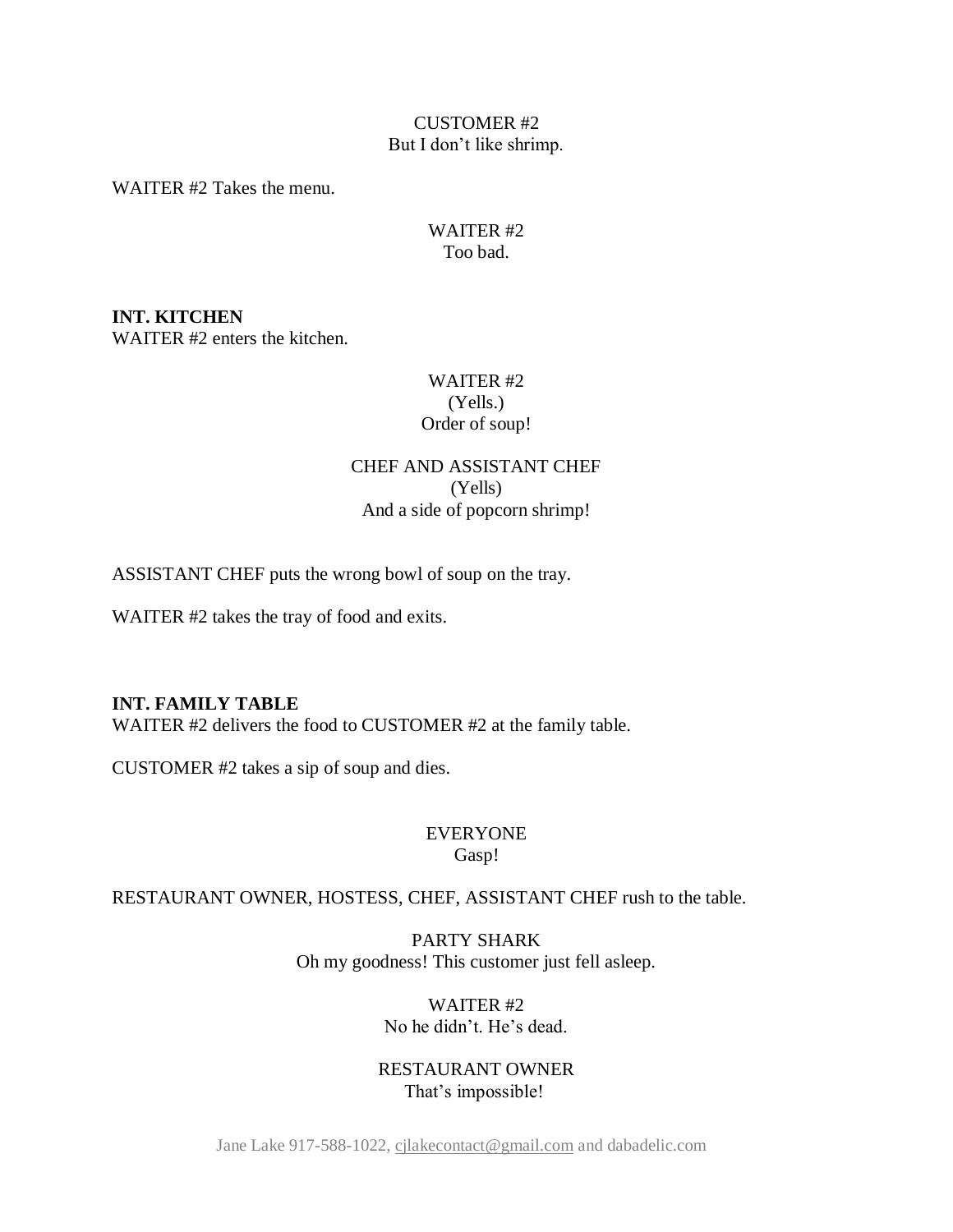DETECTIVE walks into the restaurant.

DETECTIVE I'm the detective. Detective Vivienne. The customer was murdered.

## EVERYONE Gasp!

# RESTAURANT OWNER That's impossible!

# CUSTOMER #1 I told you the soup tasted bad.

# ASSISTANT CHEF I ate it myself. That soup was perfectly fine.

## WAITER #2 No it wasn't. It smelled like feet.

# RESTAURANT OWNER That's impossible! This is a Five Star restaurant.

#### DETECTIVE To the kitchen!

# PARTY SHARK To the kitchen everybody!

EVERYONE goes to the kitchen.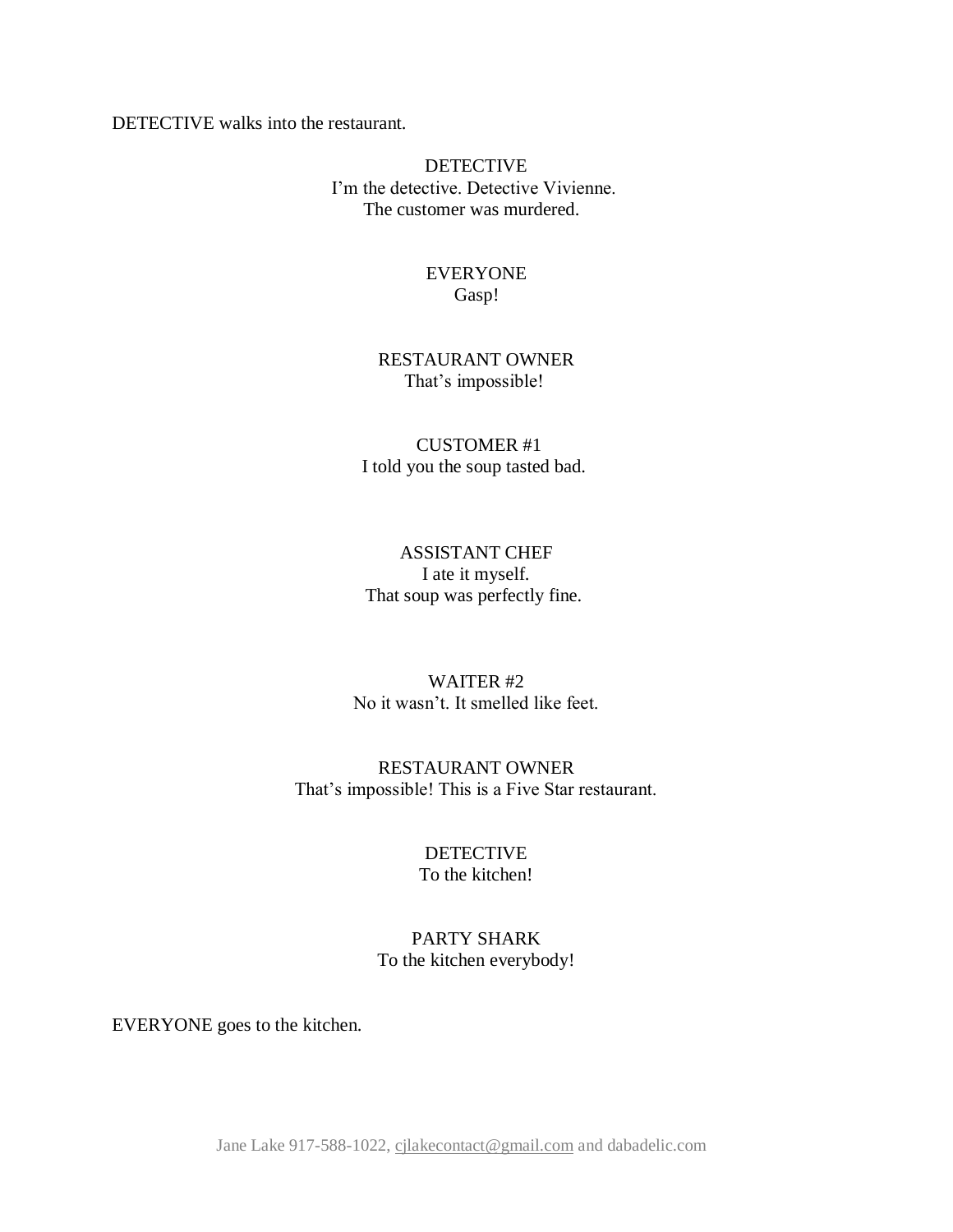## **INT. KITCHEN**

DETECTIVE inspects the bowl of soup.

## DETECTIVE A fresh bowl of soup.

#### RESTAURANT OWNER What does that prove?

## DETECTIVE It proves the customer ate the poisoned bowl of soup.

CUSTOMER #1 sneaks to the V.I.P Lounge, gets her purse and tries to leave.

**INT. RESTAURANT** CUSTOMER #1 tries to exit.

## **DETECTIVE** Stop! Freeze.

HOSTESS blocks the door.

# CUSTOMER #1 Let me out! I didn't do anything. I was just dining in the V.I.P. Lounge.

WAITER #2 AND HOSTESS bring CUSTOMER #1 back to the dining area.

# RESTAURANT OWNER My restaurant! The reputation of my restaurant is ruined!

# CUSTOMER #2 Anybody gonna call 9-1-1?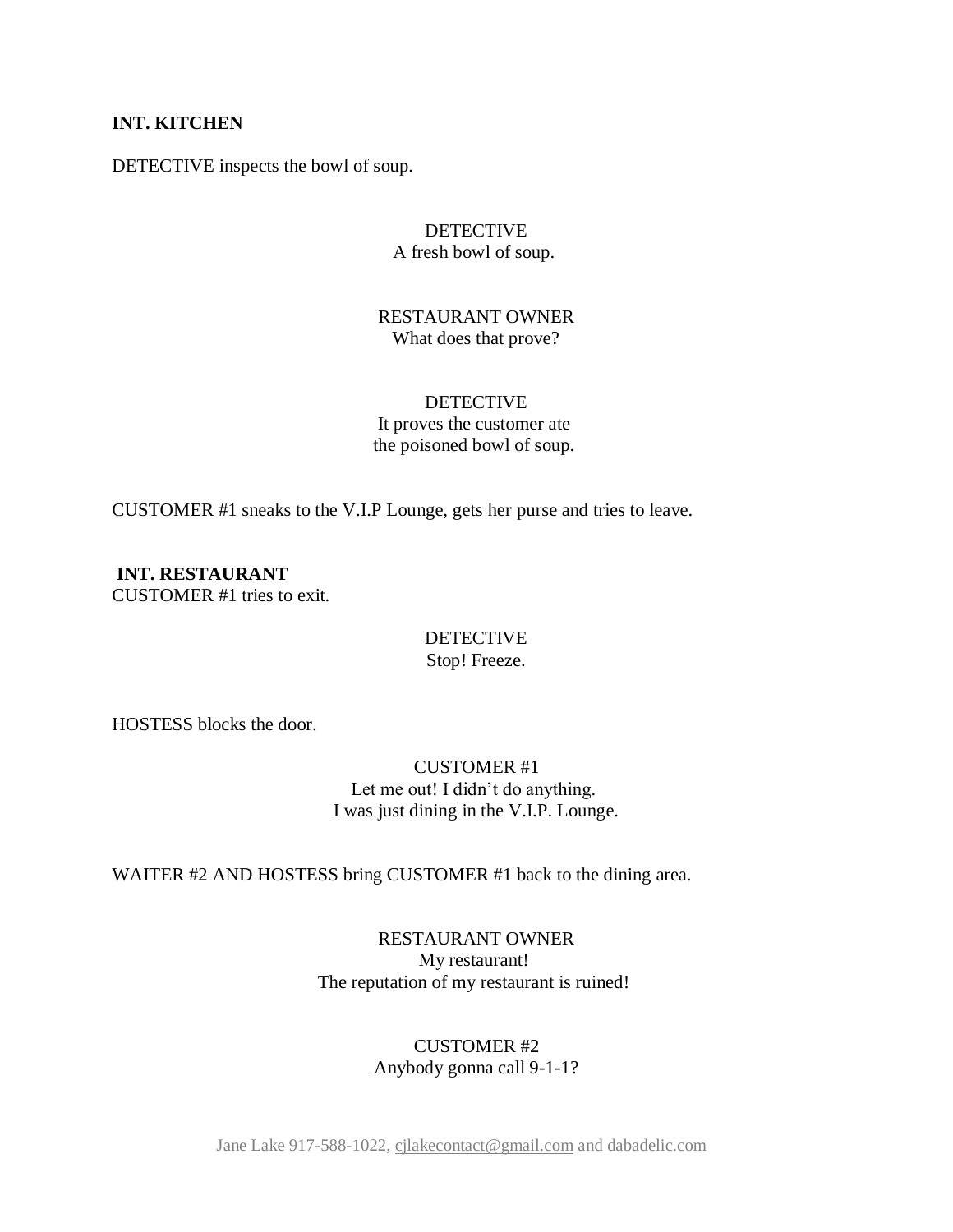DETECTIVE That's just what "Dr. Grullon" wanted.

#### EVERYONE Gasp! What?

#### DETECTIVE takes a wallet and I.D. from CUSTOMER #1's purse.

### CUSTOMER #1 Let me go.

# DETECTIVE Dr. Grullon is a Chemist with a Ph.D. She wanted to start her own restaurant.

#### CUSTOMER #1 That's a lie.

# WAITER #2 No it isn't. I saw Dr. Grullon on the Discovery AND Food Channels last week.

DETECTIVE Dr. Grullon what do you have to say for yourself?

#### CUSTOMER #1

Ok, I always wanted to have my own restaurant but Seafood Veranda is too popular.

ASSISTANT CHEF Everything does come with shrimp.

#### DETECTIVE So, YOU put poison in your soup then sent it back to the kitchen.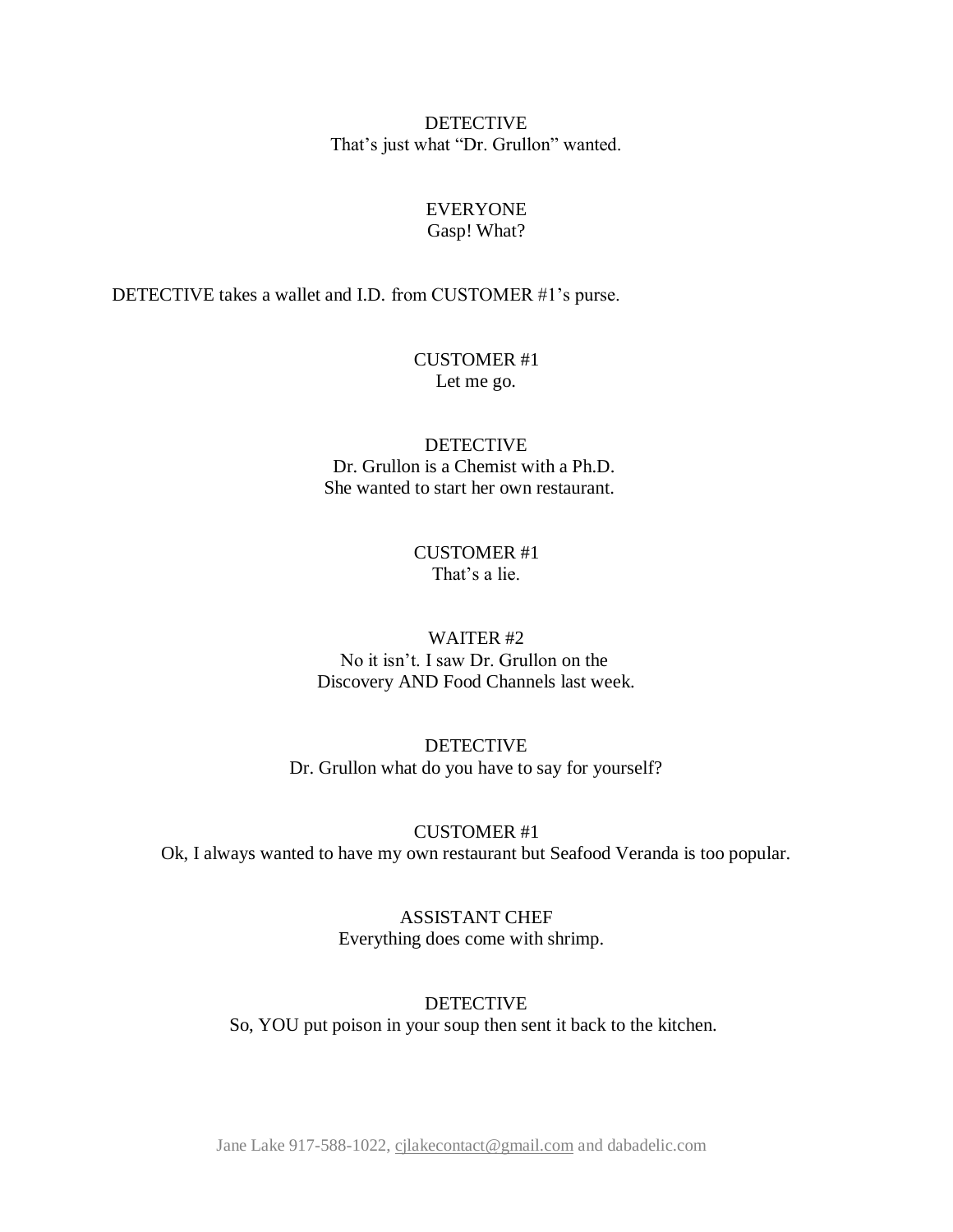CUSTOMER #1 I've been here before and knew they'd get the order wrong.

> **DETECTIVE** Exactly. Arrest her!

# CUSTOMER #2 9-1-1! Heartburn!

## RESTAURANT OWNER This man is alive!

EVERONE surrounds CUSTOMER #2.

#### CUSTOMER #1 It was just hot sauce.

# PARTY SHARK Everybody back to your tables. No murder here. Just heartburn.

DETECTIVE EXITS.

RESTAURANT OWNER and HOSTESS walks toward CUSTOMER #1.

RESTAURANT OWNER You didn't have to do all that. Actually, I need a partner to expand.

CUSTOMER #1 Really? You mean I could be a part-owner of the best seafood restaurant in the [Name of City]?

**HOSTESS** Of course you can. We want to expand and build an indoor water park so the kids can have fun all year-long.

RESTAURANT OWNER, HOSTESS and CUSTOMER #1 shake hands and hug.